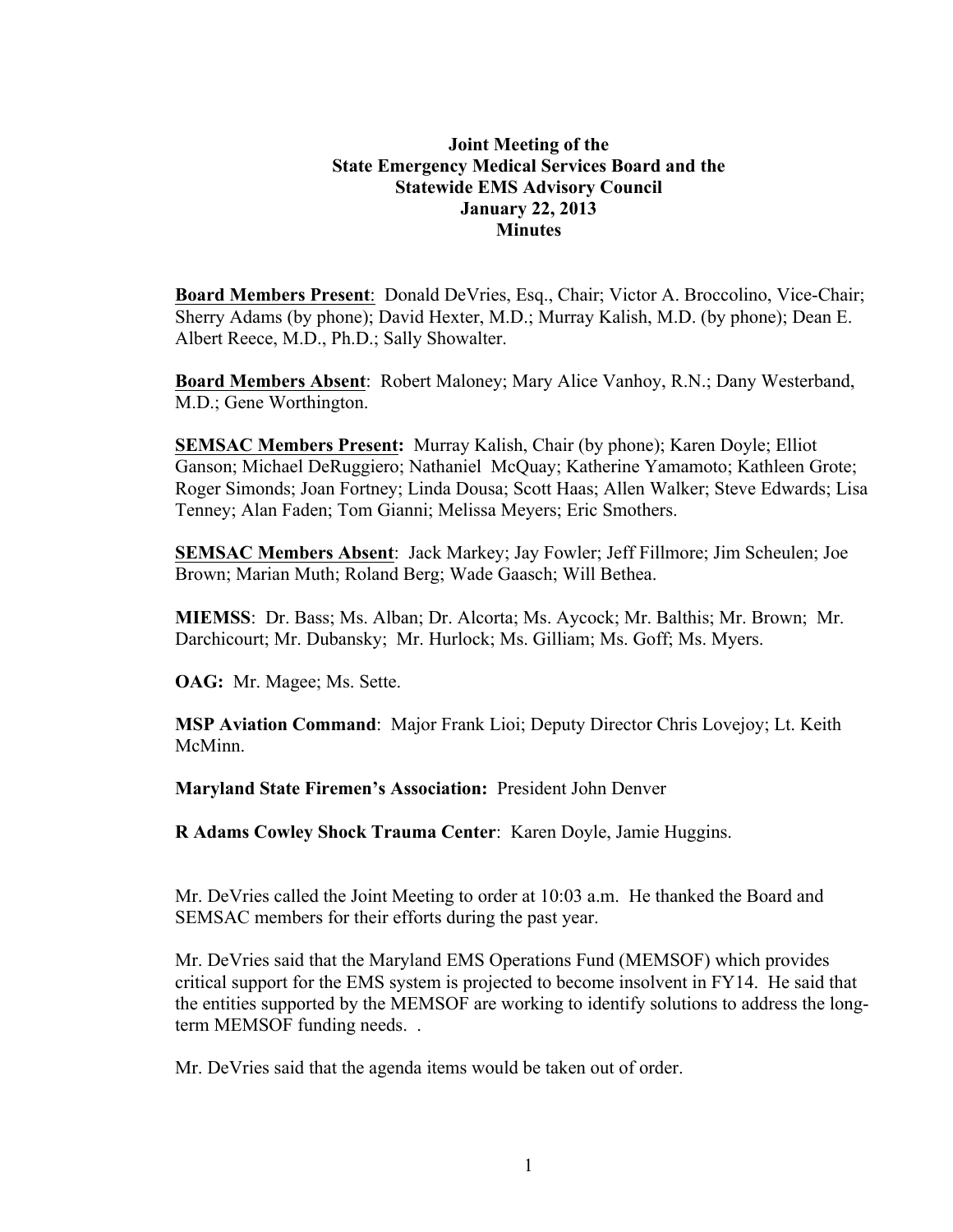#### **STATEWIDE EMS ADVISORY COUNCIL**

Dr. Kalish reported that SEMSAC did not meet in February. He agreed with Mr. DeVries regarding the importance of addressing the looming solvency of the MEMSOF.

#### **NEW BUSINESS**

Protocol Revisions. Dr. Alcorta presented two proposed revisions to the 2013 EMS Protocols. (1) manual vs. mechanical chest compressions and (2) pronouncement of death by EMS providers in the field. Protocols will be effective July 1, 2013.

**ACTION: Upon the motion of Ms. Showalter, which was seconded by Dr. Kalish, the Board approved both protocol revisions.**

### **MIEMSS**

Dr. Bass reviewed the major accomplishments and issues of 2012.

Education: Dr. Bass highlighted the updates for Education and Licensure standards and testing. He said Maryland adopted the new national EMS Education standards which had become effective in July 2012. He said that Maryland had decided to retain the CRT-level certification and that the National Registry will continue testing for that level through 2020. He also said that Maryland's ALS education programs had begun the transition to national accreditation. Dr. Bass also said the Law Enforcement Emergency Medical Course had been well received. Dr. Bass said that MIEMSS will be considering whether to require National Registry testing for initial EMT certification.

Protocol Updates: Dr. Bass gave an overview of protocol changes that will become effective in July 2013.

eMEDS: Dr. Bass reported that the implementation of eMEDS throughout Maryland continues to be successful. He thanked the Maryland Highway Safety office for their continued support of the eMEDS project.

Trauma and Specialty Care Centers: Dr. Bass said there are currently 23 cardiac interventional centers (CIC) designated by MIEMSS, and three (3) out-of-state CICs operating under a Memorandum of Understanding with MIEMSS. He said that EMS will transport a STEMI patient directly to a CIC. He said that if the CIC is over 30 minutes additional drive time from the closest ED, EMS will transport the patient to the closest emergency department. That limit will be increased to 45 minutes in the 2013 protocols.

Cardiac Arrest: Dr. Bass thanked Howard County Fire and Rescue for supporting the Resuscitation Academy and Dr. Kevin Seaman for chairing the Cardiac Arrest Steering Committee. He said that the Committee had been constituted during the year and had quickly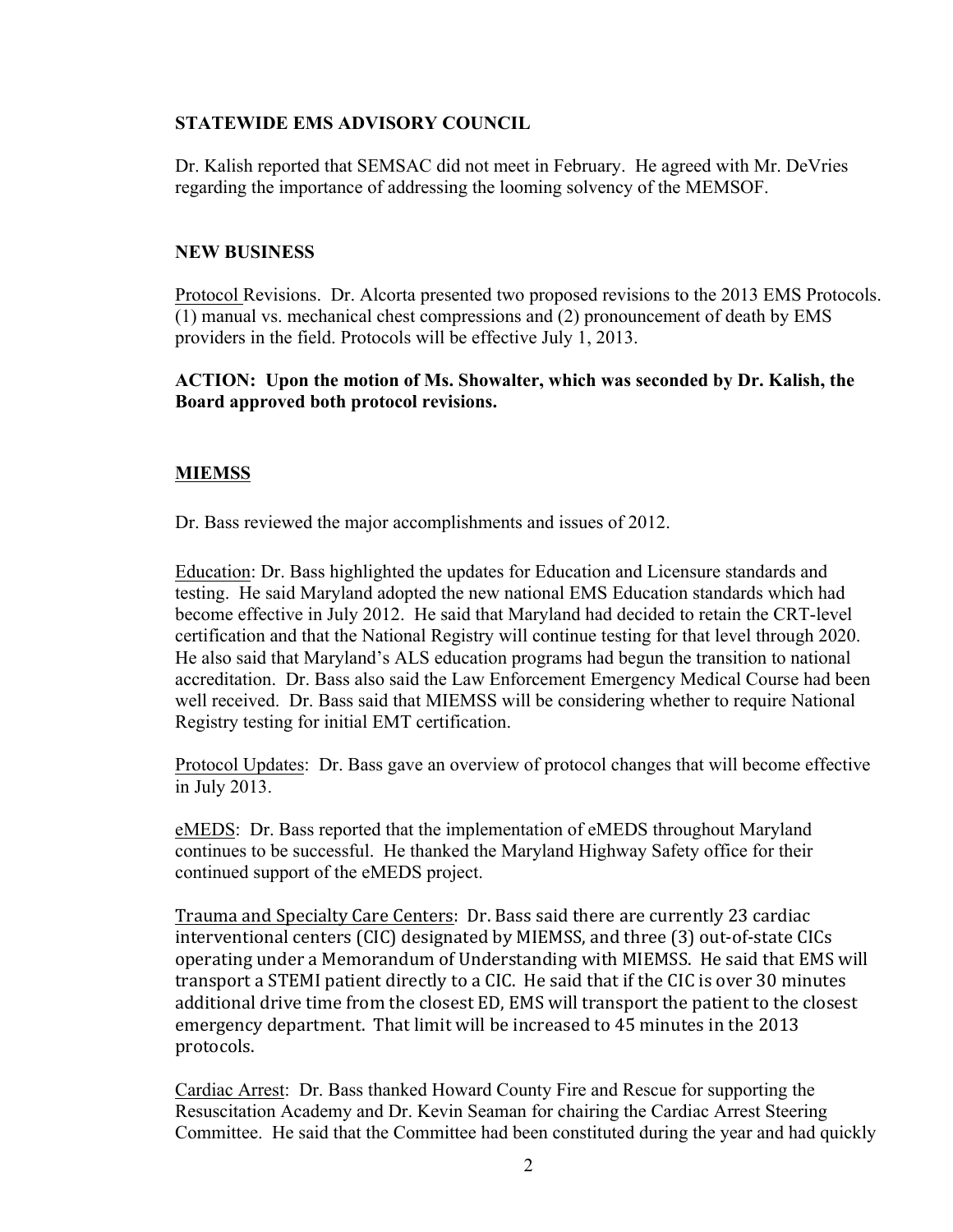started work. He said that future improvements in cardiac arrest outcomes will entail early bystander care, high-quality uninterrupted CPR, therapeutic hypothermia, and a more utilization of PCI post resuscitation.

Helicopter Utilization Trends: Dr. Bass provided updated information on the numbers of patients transported by helicopter. Dr. Bass noted that attention to the appropriate utilization of helicopter resources continues.

2013 Legislative issues: Dr. Bass said that the main legislative issue for MIEMSS during the upcoming session of the Maryland General Assembly is to address the projected insolvency of the MEMSOF. He said that MIEMSS had been working diligently with the entities supported by the MEMSOF, as well as the Department of Budget & Management and key legislators, including the House EMS Workgroup, to find the best solution.

## **MSP AVIATION COMMAND**

Deputy Director Lovejoy introduced Major Frank Lioi, the new Commander. Mr. Lovejoy provided an update of Command initiatives over the past year.

AW139 Helicopters: Mr. Lovejoy said that MSPAC was anticipating arrival of the first six (6) of the AW139 helicopters in February or March 2013.

Missions & MedEvacs: Mr. Lovejoy reported that total helicopter missions had increased by 2% in 2012, and MedEvacs had increased by 11%.

Recruitment & Retention: Mr. Lovejoy said recruitment and retention of civilian pilots, maintenance technicians and Trooper/Flight Paramedics continued to be problematic. He said that, in particular, pilot recruitment and retention was difficult due to salaries well below industry standards.

Second Pilot: Mr. Lovejoy said that although the AW139 is certified for single pilot visual flight rules, MSPAC has decided to operate with two pilots during nighttime hours. He said that after MSPAC gains additional operational experience with the new AW139 helicopters, it will make a final determination on the need for two pilots.

### **SHOCK TRAUMA CENTER**

Ms. Doyle reported that the new building will be completed and open in July or August 2013. She reviewed FY 2012 and FY 2013 statistics, including patient admissions, bed occupancy and inter-hospital transfers received by Shock Trauma. She said there had been a significant drop in patients utilizing the Hyperbaric Chamber. Ms. Doyle also presented information on the Center's current and continual education, prevention, and outreach initiatives.